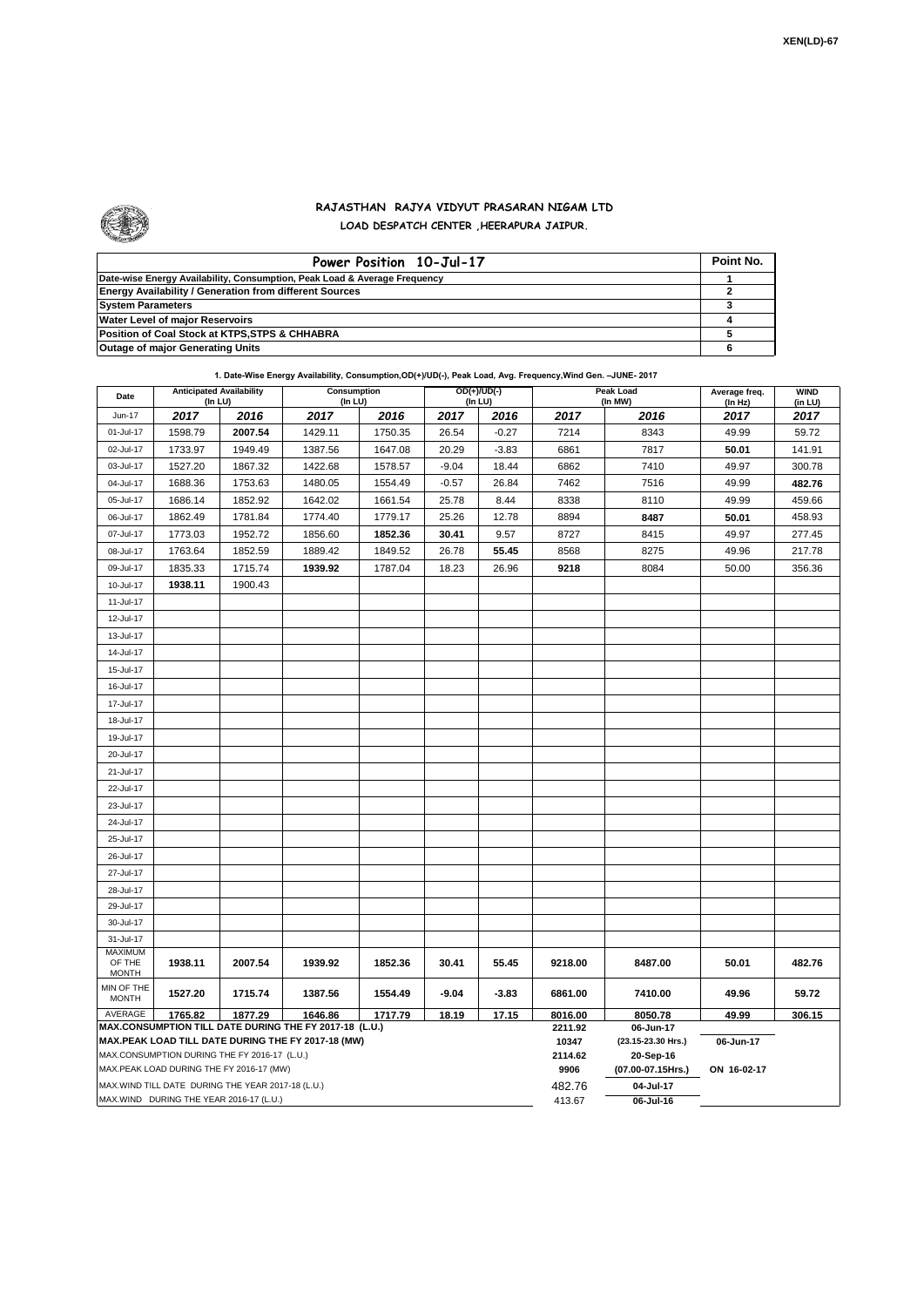## **2.Anticipated Availability/Generation From Different Sources**

|                | (In LU)                                             |               |                   |               |               |                   |               |               |                   |               |  |
|----------------|-----------------------------------------------------|---------------|-------------------|---------------|---------------|-------------------|---------------|---------------|-------------------|---------------|--|
| S.No.          | Sources Available to Rajasthan /                    | Prior         | Prior             | <b>Actual</b> | Prior         | Prior             | Actual        | Prior         | Prior             | Actual        |  |
|                | Installed Capacity as on 30.09.2016                 | assessment    | assessment        | Energy        | assessment    | assessment        | Energy        | assessment    | assessment        | Energy        |  |
|                | (In MW)                                             | of Avail. For | of Avail.         | Received      | of Avail. For | of Avail.         | Received      | of Avail. For | of Avail.         | Received      |  |
|                |                                                     | next Dav      |                   |               | next Dav      |                   |               | next Dav      |                   |               |  |
| 1              | KTPS (1240/1240)                                    | 42.00         | 7-Jul-17<br>42.00 | 40.01         | 84.00         | 8-Jul-17<br>42.00 | 64.52         | 130.00        | 9-Jul-17<br>84.00 | 90.98         |  |
| $\overline{2}$ | STPS (1500/1500)                                    | 55.00         | 55.00             | 50.46         | 55.00         | 55.00             | 49.73         | 55.00         | 55.00             | 45.46         |  |
| 3              | DHOLPUR GAS CCPP (330/330)                          | 0.00          | 0.00              | 0.00          | 0.00          | 0.00              | 0.00          | 0.00          | 0.00              | 0.00          |  |
| 4              | RAMGARH (273.5/273.5)                               | 43.00         | 45.00             | 41.94         | 43.00         | 43.00             | 42.14         | 45.00         | 43.00             | 43.74         |  |
| 5              | RAPP-A(200/200)                                     | 38.00         | 38.00             | 39.75         | 38.00         | 38.00             | 39.92         | 38.00         | 38.00             | 39.92         |  |
| 6              | MAHI (140/140)                                      | 0.00          | 0.00              | 0.00          | 0.00          | 0.00              | 0.00          | 0.00          | 0.00              | 0.00          |  |
| $\overline{7}$ | CHAMBAL (RPS+JS) (135.5/271)                        | 0.00          | 0.00              | 0.00          | 0.00          | 0.00              | 0.00          | 0.00          | 0.00              | 0.00          |  |
| 8              | GIRAL LIGNITE (250/250)                             | 0.00          | 0.00              | 0.00          | 0.00          | 0.00              | 0.00          | 0.00          | 0.00              | 0.00          |  |
| 9              | CHHABRA TPS 1000/1000)                              | 108.00        | 54.00             | 156.90        | 108.00        | 108.00            | 212.00        | 108.00        | 108.00            | 207.23        |  |
| 10             | ADANI (TPS) + KALISINDH (TPS)                       | 288.00        | 288.00            | 279.38        | 288.00        | 288.00            | 278.98        | 275.00        | 288.00            | 255.70        |  |
|                | (1200+1200/1320+1200)                               |               |                   |               |               |                   |               |               |                   |               |  |
| 11             | WIND FARM (3980.40/4119.15)                         | 240.00        | 300.00            | 277.45        | 250.00        | 240.00            | 217.78        | 350.00        | 250.00            | 356.36        |  |
| 12             | SOLAR POWER(737.70/1295.70)<br>CAPTIVE POWER PLANTS | 0.00<br>0.00  | 0.00<br>0.00      | 0.00<br>0.00  | 0.00<br>0.00  | 0.00<br>0.00      | 0.00<br>0.00  | 0.00<br>0.00  | 0.00<br>0.00      | 0.00<br>0.00  |  |
| 13<br>14       | REGIONAL (INTRA STATE) O.A. (VLTPS)                 | 0.00          | 0.00              | 0.00          | 0.00          | 0.00              | 0.00          | 0.00          | 0.00              | 0.00          |  |
| 15             | <b>OPEN ACCESS</b>                                  | $-84.22$      | $-78.92$          | $-78.92$      | $-73.92$      | $-84.22$          | $-84.22$      | $-70.16$      | $-73.92$          | $-73.92$      |  |
| 16             | BIOMASS - (101.95/119.25)                           | 5.00          | 4.00              | 5.11          | 5.00          | 5.00              | 4.78          | 6.00          | 5.00              | 5.53          |  |
| 17             | BARSINGHSAR LTPS(250/250)                           | 25.00         | 25.00             | 25.46         | 53.00         | 25.00             | 36.18         | 53.00         | 53.00             | 51.30         |  |
| 18             | RAJWEST (1080/1080)                                 | 201.00        | 201.00            | 184.62        | 201.00        | 201.00            | 190.45        | 201.00        | 201.00            | 146.17        |  |
|                | <b>TOTAL (A) : 1-18</b>                             | 960.78        | 973.08            | 1022.16       | 1051.08       | 960.78            | 1052.26       | 1190.84       | 1051.08           | 1168.47       |  |
| 19             | <b>BBMB COMPLEX</b>                                 |               |                   |               |               |                   |               |               |                   |               |  |
|                | a) BHAKRA(230.79/1516.3)                            | 36.20         | 34.95             | 36.29         | 37.13         | 36.20             | 36.71         | 37.91         | 37.13             | 37.75         |  |
|                | b) DEHAR (198/990)                                  | 29.00         | 28.91             | 29.31         | 29.00         | 29.00             | 29.11         | 29.37         | 29.00             | 29.02         |  |
|                | c) PONG (231.66/396)                                | 8.90          | 11.76             | 9.82          | 6.59          | 8.90              | 5.72          | 9.83          | 6.59              | 7.52          |  |
|                | TOTAL: a TO c                                       | 74.10         | 75.62             | 75.43         | 72.71         | 74.10             | 71.54         | 77.10         | 72.71             | 74.30         |  |
| 20             | <b>CENTRAL STATIONS</b>                             |               |                   |               |               |                   |               |               |                   |               |  |
|                | (300/2000)<br>d) SINGRAULI                          | 82.11         | 82.74             | 83.75         | 84.88         | 82.11             | 85.71         | 83.08         | 84.88             | 76.95         |  |
|                | (310.24/3000)<br>e) RIHAND                          | 86.59         | 85.64             | 86.44         | 93.71         | 86.59             | 94.13         | 85.66         | 93.71             | 81.03         |  |
|                | f) UNCHAHAR-I(20/420)                               | 1.67          | 3.52              | 3.40          | 0.56          | 1.67              | 4.06          | 0.45          | 0.56              | 2.28          |  |
|                | q) UNCHAHAR-II& III(61/630)                         | 8.74          | 12.28             | 13.21         | 3.33          | 8.74              | 14.82         | 3.03          | 3.33              | 8.64          |  |
|                | h) INDIRA GANDHI STPS(JHAJHAR) 0.00/1500)           | 0.00          | 0.00              | 0.00          | 0.00          | 0.00              | 0.00          | 0.00          | 0.00              | 0.00          |  |
|                | i) NCTPS DADRI St-II (43.22/980) +                  | 3.07          | 5.81              | 7.12          | 1.09          | 3.07              | 6.86          | 2.17          | 1.09              | 4.32          |  |
|                | DADRI-TH                                            |               |                   |               |               |                   |               |               |                   |               |  |
|                | j) DADRI GAS (77/830)                               | 2.34          | 5.51              | 5.28          | 1.57          | 2.34              | 5.17          | 5.44          | 1.57              | 2.40          |  |
|                | (83.07/419)<br>k) ANTA                              | 0.00          | 0.00              | 0.00          | 0.00          | 0.00              | 0.00          | 0.00          | 0.00              | 0.00          |  |
|                | I) AURAIYA<br>(61.03/663)                           | 0.00          | 0.00              | 0.00          | 0.00          | 0.00              | 0.00          | 0.00          | 0.00              | 0.00          |  |
|                | m) NAPP<br>(44/440)<br>n) RAPP-B<br>(125/440)       | 9.22<br>31.26 | 9.14<br>31.69     | 9.14<br>31.69 | 9.14<br>31.26 | 9.22<br>31.26     | 9.22<br>31.26 | 9.14<br>31.26 | 9.14<br>31.26     | 9.14<br>31.26 |  |
|                | o) RAPP-C<br>(88/440)                               | 19.38         | 20.58             | 20.58         | 19.38         | 19.38             | 19.38         | 19.38         | 19.38             | 19.38         |  |
|                | p) SALAL<br>(20.36/690)                             | 4.79          | 4.79              | 4.77          | 4.79          | 4.79              | 4.63          | 4.79          | 4.79              | 4.79          |  |
|                | q) URI<br>(70.37/720)                               | 16.74         | 16.74             | 16.74         | 16.74         | 16.74             | 16.70         | 16.62         | 16.74             | 16.55         |  |
|                | r) TANAKPUR<br>(10.86/94)                           | 2.47          | 2.04              | 2.05          | 2.47          | 2.47              | 2.42          | 2.47          | 2.47              | 2.40          |  |
|                | s) CHAMERA - (105.84/540)                           | 25.15         | 25.15             | 25.15         | 25.15         | 25.15             | 25.15         | 25.15         | 25.15             | 25.15         |  |
|                | t) CHAMERA-II (29.01/300)                           | 6.79          | 6.98              | 6.78          | 6.98          | 6.79              | 6.80          | 6.98          | 6.98              | 6.98          |  |
|                | u) CHAMERA-III (25.21/231)                          | 5.97          | 6.02              | 6.02          | 6.02          | 5.97              | 5.97          | 6.02          | 6.02              | 6.02          |  |
|                | v) DHAULIGANGA (27/280)                             | 4.46          | 3.78              | 0.00          | 6.50          | 4.46              | 4.46          | 6.50          | 6.50              | 6.50          |  |
|                | w) DULHASTI (42.42/390)                             | 10.05         | 10.09             | 10.09         | 10.09         | 10.05             | 10.09         | 10.09         | 10.09             | 10.09         |  |
|                | x) SEWA (13/120)                                    | 3.28          | 3.28              | 3.28          | 3.28          | 3.28              | 3.28          | 2.17          | 3.28              | 2.17          |  |
|                | v) NJPC                                             | 34.13         | 34.13             | 34.13         | 34.13         | 34.13             | 34.13         | 34.13         | 34.13             | 34.13         |  |
|                | (112.00/1500)+RAMPUR(31.808/412.02)                 |               |                   |               |               |                   |               |               |                   |               |  |
|                | z) TEHRI (75/1000)                                  | 4.88          | 4.50              | 5.17          | 4.50          | 4.88              | 4.88          | 4.50          | 4.50              | 4.37          |  |
|                | aa) KOTESHWR (33.44/400) + PARBATI3                 | 20.40         | 20.40             | 28.40         | 20.40         | 20.40             | 28.34         | 20.40         | 20.40             | 28.54         |  |
|                | (56.73/520)<br>ab) TALA                             | 3.78          | 3.88              | 3.88          | 3.78          | 3.78              | 3.78          | 3.90          | 3.78              | 3.78          |  |
|                | ac) MUNDRA UMPP (380/4000)                          | 67.45         | 49.92             | 51.73         | 68.88         | 67.45             | 67.45         | 69.12         | 68.88             | 64.87         |  |
|                | ad) SASAN (372/3960)                                | 89.34         | 99.24             | 98.96         | 85.68         | 89.34             | 83.82         | 89.07         | 85.68             | 76.38         |  |
|                | ae) FRKKA+KHLGN+TLCHR (70.18/3940)                  | 25.91         | 20.15             | 21.86         | 20.36         | 25.91             | 24.25         | 27.85         | 20.36             | 11.89         |  |
|                | af) URS POWER(DADRI TH-I)                           | 0.00          | 0.00              | 0.00          | 0.00          | 0.00              | 0.00          | 0.00          | 0.00              | 0.00          |  |
|                | TOTAL SCHEDULE(a TO af)                             | 644.05        | 643.62            | 655.07        | 637.39        | 644.05            | 668.29        | 646.47        | 637.39            | 614.30        |  |
|                | LOSSES                                              | $-15.51$      | $-15.89$          | $-23.26$      | $-14.95$      | $-15.51$          | $-23.64$      | $-17.65$      | $-14.95$          | $-21.63$      |  |
|                | NET SCHEDULED                                       | 628.54        | 627.73            | 631.81        | 622.44        | 628.54            | 644.65        | 628.81        | 622.44            | 592.67        |  |
| 21             | BILATERAL (REG.) EXCL. BANKING                      | 26.32         | 26.32             | 26.32         | 26.32         | 26.32             | 26.32         | 26.23         | 26.32             | 26.32         |  |
|                |                                                     |               |                   |               |               |                   |               |               |                   |               |  |
| 22             | <b>BANKING</b>                                      | $-48.20$      | $-48.20$          | $-48.20$      | $-48.20$      | $-48.20$          | $-48.20$      | $-48.28$      | $-48.20$          | $-48.20$      |  |
| 23             | BILATERAL(INTER-REG.).                              | 115.18        | 111.50            | 115.18        | 112.31        | 111.60            | 106.58        | 83.75         | 107.38            | 111.05        |  |
|                | EXCLUDING (ISOA & BANKING)                          |               |                   |               |               |                   |               |               |                   |               |  |
| 24             | <b>INTER STATE OPEN ACCESS</b>                      | 84.22         | 78.92             | 78.92         | 73.92         | 84.22             | 84.22         | 70.16         | 73.92             | 73.92         |  |
|                | (BILATERAL+IEX)                                     |               |                   |               |               |                   |               |               |                   |               |  |
| 25             | INDIAN ENERGY EXCHANGE                              | $-3.20$       | 0.00              | 0.00          | $-2.54$       | $-3.20$           | $-3.20$       | $-13.41$      | $-2.54$           | $-2.54$       |  |
|                | <b>TOTAL(B): (19 TO 25)</b>                         | 802.86        | 799.95            | 804.03        | 784.25        | 802.86            | 810.37        | 747.26        | 784.25            | 753.22        |  |
|                | TOTAL GENERATION (A +B) : 1 TO<br>25                |               |                   | 1826.19       |               |                   | 1862.63       |               |                   | 1921.69       |  |
|                | OVER DRAWAL (+)/UNDER                               |               |                   | 30.41         |               |                   | 26.78         |               |                   | 18.23         |  |
|                | DRAWAL (-)                                          |               |                   |               |               |                   |               |               |                   |               |  |
|                | <b>GRAND TOTAL</b>                                  | 1763.64       | 1773.03           | 1856.60       | 1835.33       | 1763.64           | 1889.41       | 1938.11       | 1835.33           | 1939.92       |  |
|                | LAST YEAR                                           | 1852.59       | 1952.72           | 1852.36       | 1715.74       | 1852.59           | 1849.52       | 1900.43       | 1715.74           | 1787.04       |  |